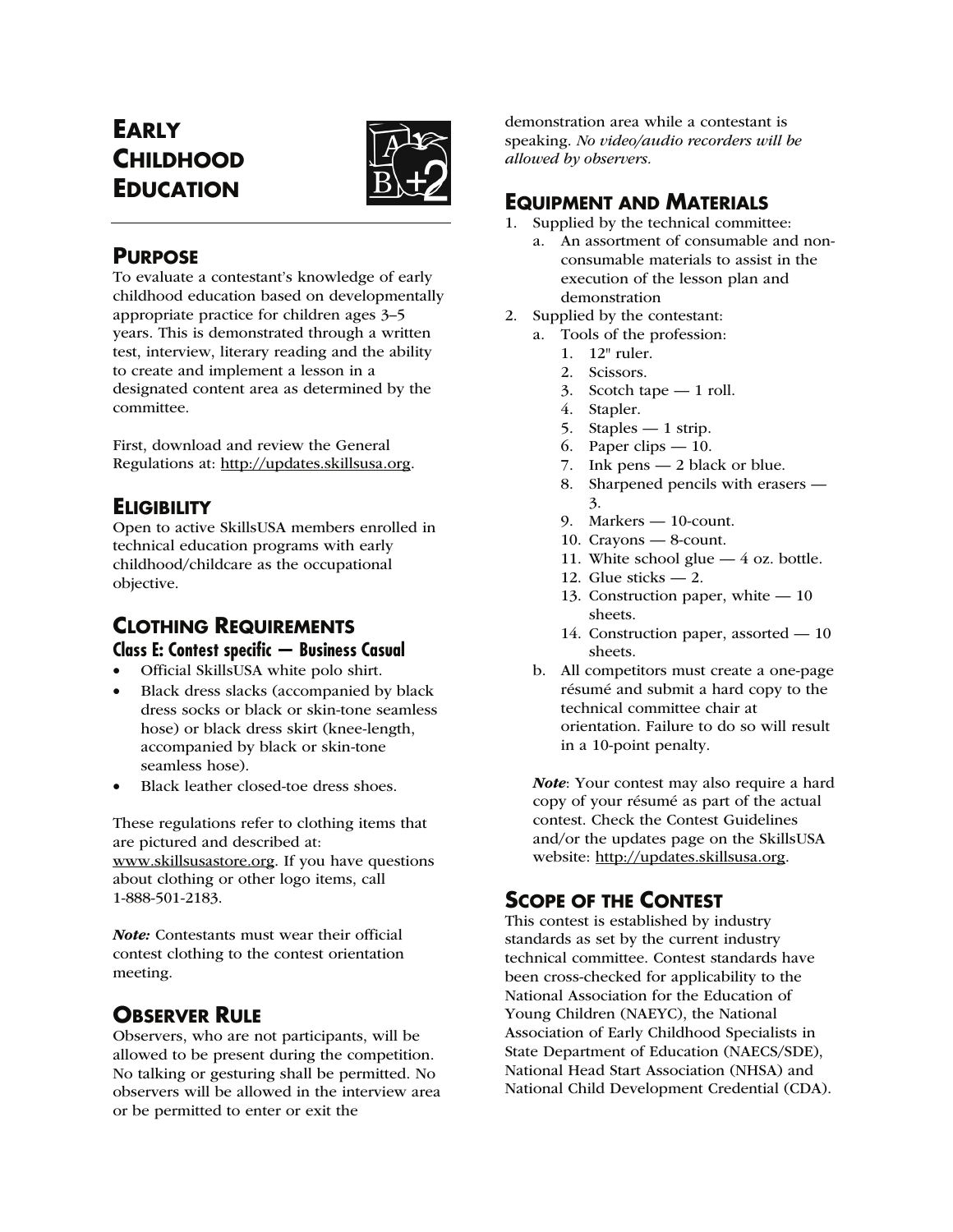# **Knowledge Performance**

The contest includes a multiple-choice, fill-inthe-blank, written exam assessing knowledge of early childhood education and quality childcare.

# **Skill Performance**

The skill performance of this contest consists of three parts:

- 1. Ability to interview and answer questions pertaining to working in a childcare facility
- 2. Ability to create and implement a developmentally appropriate lesson in an assigned curricular area
- 3. Ability to demonstrate a developmentally appropriate literary reading

# **Contest Guidelines**

### **Interview**

- 1. Contestant will respond to interview questions regarding knowledge of early childhood, collaboration and working with children and families.
- 2. Contestant shall exhibit professionalism:
	- a. Poise/body position.
	- b. Attitude.
	- c. Eye contact.
	- d. Appropriate grammar/language.

#### **Lesson Planning**

- 1. An assortment of materials commonly found in a childcare facility shall be available for use in lesson planning.
- 2. The assortment of materials will be unknown to contestants prior to the contest.
- 3. Contestants shall address developmentally appropriate concepts from one of the following curriculum areas: nutrition, literacy, math, physical, science, social studies, creative arts.
- 4. Contestant shall complete a handwritten lesson plan integrating the children's book provided and prepare materials during the allotted plan time. The plan must be:
	- a. Neatly printed in ink.
	- b. Developmentally appropriate for children 3-5 years according to the *Developmentally Appropriate Practice in Early Childhood Programs Serving Children Birth Through Age 8* (2009, third edition).
- c. Follow the specified outline:
	- 1. Curriculum Area.
	- 2. Materials Needed.
	- 3. Goals/Areas of Development.
	- 4. Written Procedure/Sequence.
	- 5. Scaffolding.
	- 6. Mechanics (spelling, grammar, punctuation, etc.).
- 5. Contestants will have three hours to plan their lesson and prepare materials needed for their presentation. Warnings will be given with one hour remaining and again at thirty minutes.
- 6. Contestants may leave presentation area upon completion but will no longer have access to their plan or materials.
- 7. **Penalty:** A two-point deduction shall be indicated for each missing or excess item supplied by the contestant.

#### **Lesson Demonstration**

- 1. Contestants should arrive at the demonstration area early.
- 2. Contestants will be given a lesson plan and materials 15 minutes prior to their assigned presentation time.
- 3. Contestants will be given five to seven minutes to present their lesson.
- 4. Contestants shall present as if children are present. Do not present to judges.
- 5. At end of presentation, judges will ask one question of contestants pertaining to inclusion/adaptations.
- 6. Follow specified criteria:
	- Verbal/nonverbal communication.
	- Presentation technique.
	- Appropriate introduction/closure.
	- Foster critical thinking.
	- Creativity.
- 7. Judges will be unknown to contestants.
- 8. **Penalties:** Five-point deduction for every 30 seconds greater than *two* minutes allotted for setup and for every 30 seconds under or over the five- to seven-minute demonstration time.
- 9. Contestants will return all materials to a designated committee member upon completion of the presentation. Materials made by contestants are the property of the contestants.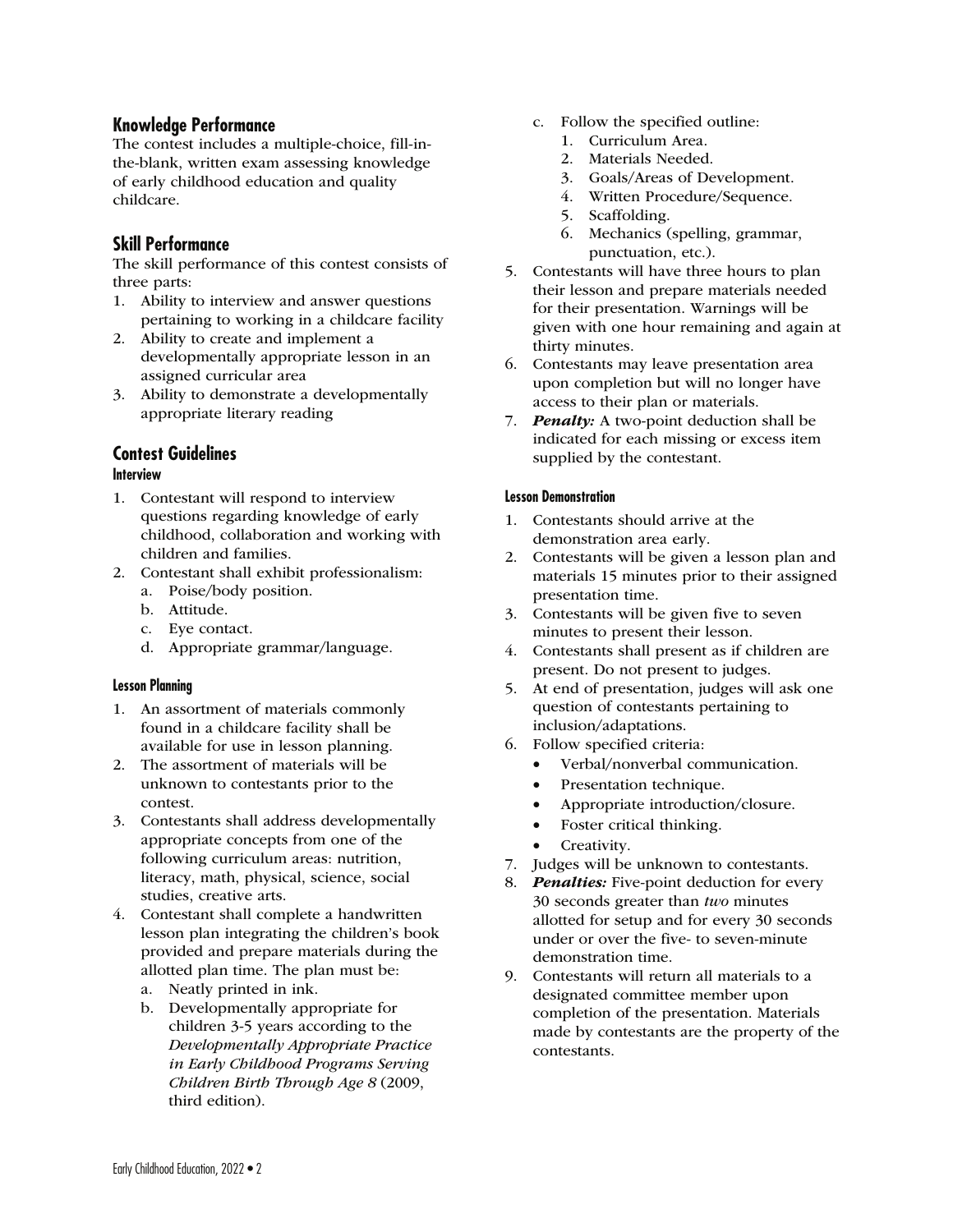#### **Book Reading Demonstration**

- 1. Contestants will have access to and choose from designated books.
- 2. Contestants should arrive to demonstration area early and will have 15 minutes to practice their book and their lesson plan presentation.
- 3. Contestants will be given three to five minutes to present their lesson.
- 4. Contestants shall exhibit dynamic book reading skills:
	- a. Literacy awareness.
	- b. Developmentally appropriate practice.
	- c. Verbal and nonverbal communication.
	- d. Interactive.
	- e. Foster critical thinking.
- 5. Contestants are not required to read the entire book.
- 6. Contestants shall present as if children are present. Do not present to judges.
- 7. Judges will be unknown to contestants.
- 8. **Penalties:** Five-point deduction for every 30 seconds under or over the three- to fiveminute demonstration time.
- 9. Contestants will return all materials to a designated committee member upon completion of the presentation.

# **Standards and Competencies**

#### **ECE 1.0 — Develop a hands-on lesson plan for a small group of children ages 3–5 years in the assigned curricular area**

- 1 .1 Create a written lesson plan that addresses developmentally appropriate concepts from one of the following curriculum areas: food and nutrition, literacy, math, music and movement, science, social sciences, creative arts.
- 1.2 From provided materials, choose items to incorporate into the lesson
- 1.3 Write a legible plan on the provided lesson plan sheet
- 1.4 Include essential components in the lesson plan
	- 1.4.1 Curriculum area
	- 1.4.2 Materials needed
	- 1.4.3 Goals/Areas of development
	- 1.4.4 Written procedure/sequence
	- 1.4.5 Scaffolding
	- 1.4.6 Mechanics (spelling, grammar, punctuation, etc.)
- 1.5 Prepare developmentally appropriate lesson and materials for children ages 3– 5 years

1.6 Submit written lesson and all materials to technical committee member

### **ECE 2.0 — Using applicable teacher skills and developmentally appropriate methodologies, demonstrate the written lesson. (Demonstration 5–7 minutes)**

- 2.1 Demonstrate developmentally appropriate teaching techniques
- 2.2 Exhibit attention-gaining techniques in the introduction
- 2.3 Support lesson goals with appropriate procedure and use of materials
- 2.4 Use voice as a teaching tool expression, grammar, volume, inflection
- 2.5 Promote critical thinking in children
- 2.6 Allow children to interact with materials
- 2.7 Present on child's level
- 2.8 Conclude the lesson appropriately
- 2.9 Display originality and creativity
- 2.10 Respond to judge's question following the presentation

# **ECE 3.0 — Using applicable teacher skills and developmentally appropriate methodologies, demonstrate a literacy experience (Demonstration 3–5 minutes)**

- 3.1 Choose a book for demonstration
- 3.2 Read the book using developmentally appropriate teaching techniques
- 3.3 Exhibit attention-gaining technique for introduction
- 3.4 Introduce book using title, author and illustrator
- 3.5 Use voice as a teaching tool expression, grammar, volume, inflection
- 3.6 Promote critical thinking in children
- 3.7 Provide opportunities for children to interact
- 3.8 Present on child's level

### **ECE 4.0 — Apply knowledge of early childhood education and employment skills through an interview process**

- 4.1 Exhibit professionalism during interview
- 4.2 Use appropriate verbal and nonverbal communication
- 4.4 Display self-awareness
- 4.5 Demonstrate knowledge of high-quality early childhood programs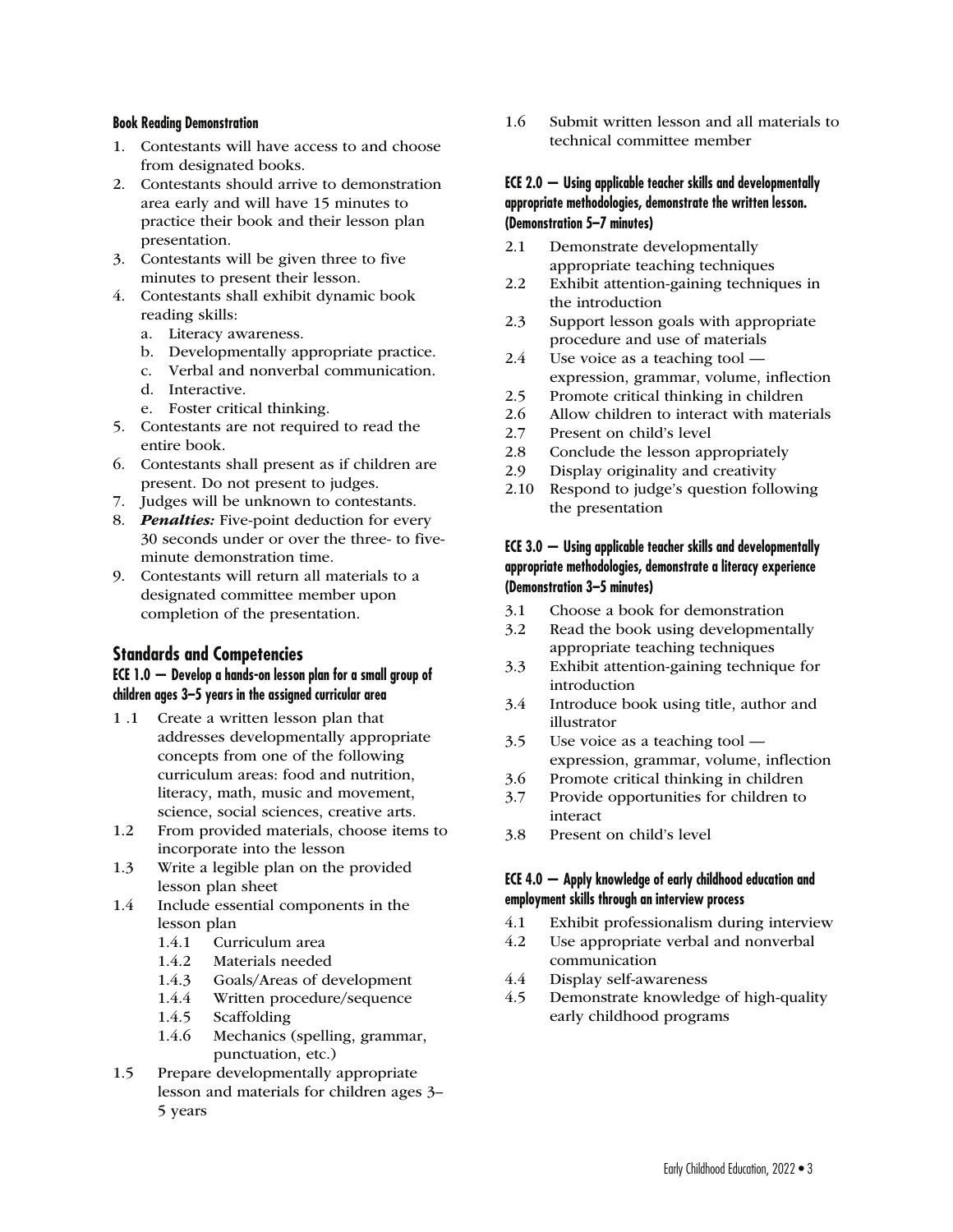# **ECE 5.0 — Apply knowledge of child development and early childhood education**

- 5.1 Display an understanding of theorists and their contribution to the foundation of early childhood education
- 5.2 Describe child growth and development
- 5.3 Explain how to provide a safe and healthy learning environment
- 5.4 Discuss how to encourage development in all areas: physical, social, emotional, cognitive and linguistic
- 5.5 Provide safe and effective classroom management

### **ECE 6.0 — Demonstrate professional and ethical standards**

- 6.1 Maintain a commitment to professionalism
- 6.2 Describe positive techniques for collaborative work with peers
- 6.3 Demonstrate understanding for positive and collaborative relationships with children, family and community

### **ECE 7.0 — Evaluate developmentally appropriate practices to enhance various learning levels of child growth and development**

- 7.1 Assess strategies that promote physical, cognitive, social, emotional and linguistic development in children
- 7.2 Analyze components of an inclusive curriculum that incorporates learning styles, language, home experiences and values
- 7.3 Respect diversity with sensitivity to antibias, gender equality, age, culture and ethnicity related to children and parenting
- 7.4 Demonstrate positive guidance techniques
- 7.5 Devise strategies to encourage selfdiscipline
- 7.6 Educate self in current and emerging research in early childhood practice

# **ECE 8.0 — Evaluate factors affecting children and families with a variety of disadvantaging conditions**

8.1 Examine characteristics, needs and interventions related to children with special needs, such as those with physical, emotional, social or developmental delays or socioeconomic disadvantages

8.2 Describe the impact of heredity and environment on conditions that affect children

# **Committee Identified Academic Skills**

The technical committee has identified that the following academic skills are embedded in this contest.

#### **Linguistic Skills**

- Validate social skills through conversations and oral presentations.
- Demonstrate use of verbal communication skills: vocabulary, tone, pitch, fluency, expression.
- Usage of nonverbal communication skills: eye contact, posture and movement to gain information.
- Display written communication: narrative and informational writing.
- Ability to edit written communication: grammar, sentence structure, spelling, proper usage of upper/lowercase and punctuation.
- Exhibit reading/literacy skills.

# **Math Skills**

- Make predictions using knowledge of probability.
- Use standard and nonstandard measurements.
- Understand basic geometry.
- Practice spatial relationships.
- Ability to sort and classify sets.
- Aptitude to construct patterns.<br>• Identify numbers and basic
- Identify numbers and basic addition/subtraction.
- Create charts and graphs.
- Exposure to time, volume and temperature.

# **Science Skills**

- Hands-on scientific experimentation through exploration.
- Ability to ask questions and hypothesize
- Use of observations.
- Conduct reasoning and make predictions.
- Formulate questions using critical thinking.
- Describe of living and nonliving things.
- Define weather and climate.
- Understanding nutrition and body awareness.
- Concept of child growth and development